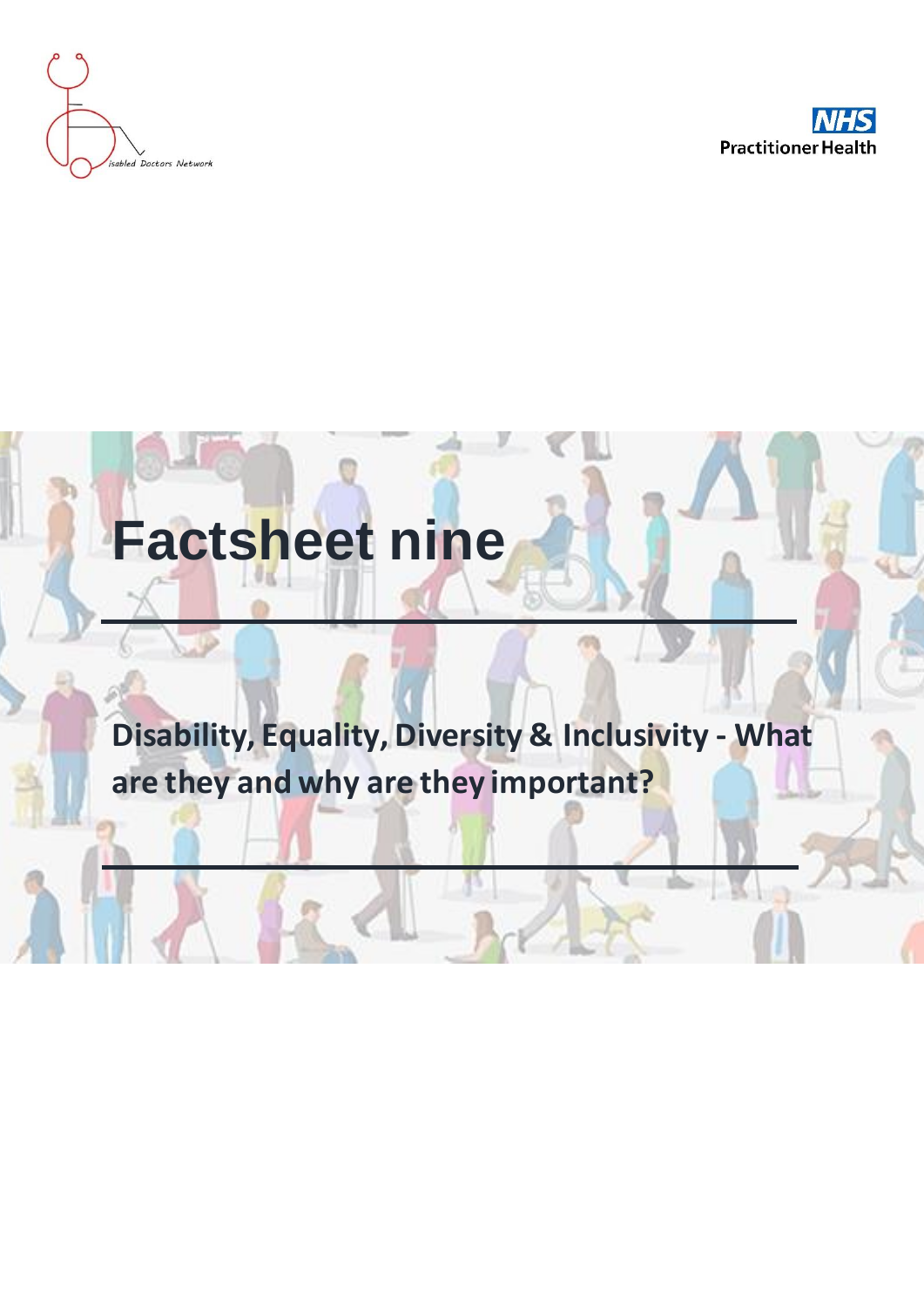#### **How to cope**

When a new diagnosis is received, as a person it can create many questions, concerns and uncertainties. As a doctor receiving a new diagnosis, this mental process can be very different.

Where a person who is not a medical doctor would have many questions about the nature of the diagnosis, the prognosis, the usual clinical course, *etc.*, these gaps in knowlege are likely to be at least partly filled by some pre-existing medical knowledge in the mind of a doctor. Of course, there are always exceptions and it may be that the diagnosis received by the doctor is one that they have very little prior knowledge of.

For a doctor receiving a new diagnosis, our minds are often accelerated by our knowledge, past the questioning stages straight to the stages of denial, anger and bargaining. This may mean that we make incorrect assumptions based on our own flawed medical knowledge and do not seek to clarify these.

It is therefore useful to have a pre-determined process to follow when receiving such news. This helps to ensure that our reactions are logical, helpful and proactive rather than reactionary, random and potentially detrimental.

It is a very similar situation when a pre-existing condition undergoes a significant deterioration or progression. The doctor would presumably have prior knowledge and understanding of the condition. However, it may be that the doctor was living under 'false hope' after a period of stability, or never really came to terms with the diagnosis at the time that it was made, due to having few or insignificant symptoms at the time. In these situations, a progression or deterioration may provoke a similar psychological process to receiving a brand new diagnosis.

It is for this reason, that we have produced the following scheme for you to refer to at these times, if you'd like.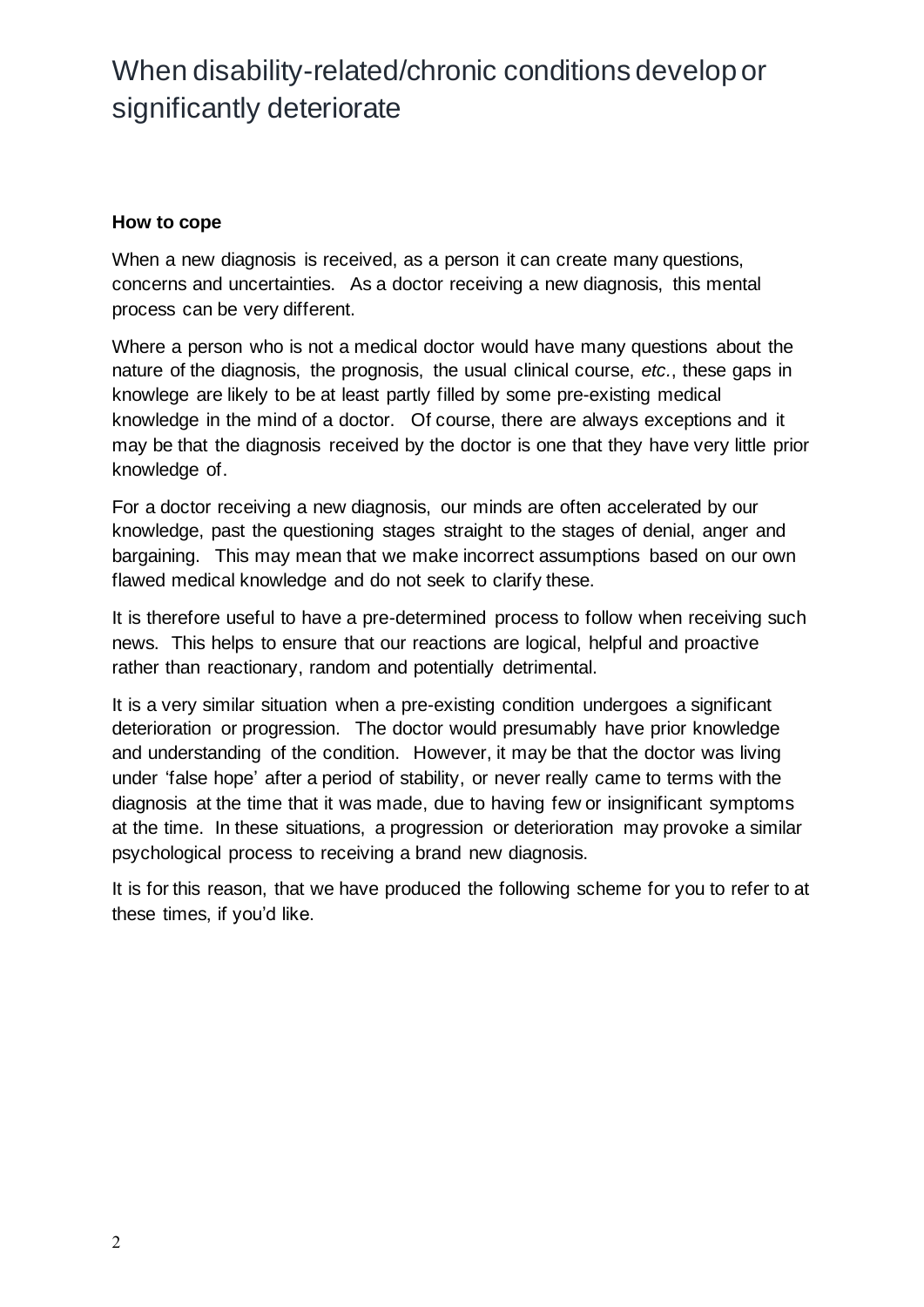#### **Immediate actions**

#### ✅ **New diagnosis received/pre-existing condition progression or deterioration confirmed**

#### ✅ **See your own GP**

Arrange to take some time off studies/work by speaking to your own GP. Use this opportunity to discuss how you are coping with the news received, and also to ask any questions. Even though you are a medical doctor, don't make the mistake of thinking that you should know everything. There are many conditions and organ systems that doctors don't stay up-to-date on as they specialise and progress in their careers. Equally, if you are a junior doctor, you may not have the experience to have come across some conditions before. Even if the condition is pre-existing, it may only be now at the point of progression or deterioration, that you start to process and come to terms with the likely diagnosis.

#### ✅ **Inform your human resources department/practice manager/other line manager of your leave via the normal sick leave reporting procedure**

#### ✅ **Spend some time with your support network**

Speak to family and/or friends.

Either visit them if you need your own space or go stay with them if that would help. Let them support you in coming to terms with the news and its implications. If explaining about the nature of the diagnosis/progression to family or lay friends will help you to process it, then do this. If it feels too early to do this, seek support from medical friends if you have them. If you have nobody who you feel able to speak to at this time, go to the next step instead.

#### ✅ **Seek support and advice from a support group:**

There are a huge number of condition specific support groups out there. Contact one appropriate for your diagnosis and seek their support and advice.

A list of groups can be found here: [https://975d5892-ad95-40d1-a05b-](https://975d5892-ad95-40d1-a05b-1f5dd4273180.filesusr.com/ugd/aa9057_4530b66678f7494f9eeee4aec1a6f339.pdf)[1f5dd4273180.filesusr.com/ugd/aa9057\\_4530b66678f7494f9eeee4aec1a6f339.pdf](https://975d5892-ad95-40d1-a05b-1f5dd4273180.filesusr.com/ugd/aa9057_4530b66678f7494f9eeee4aec1a6f339.pdf)

#### ✅ **Arrange a meeting with work**

If you are on a training programme, request a meeting with your Educational Supervisor and/or Training Programme Director. If you are a GP, request a meeting with one of the partners and if you are a secondary care consultant, request a meeting with your supervisor/mentor/line manager or human resources department. This is to discuss your diagnosis, the potential implications for the future and your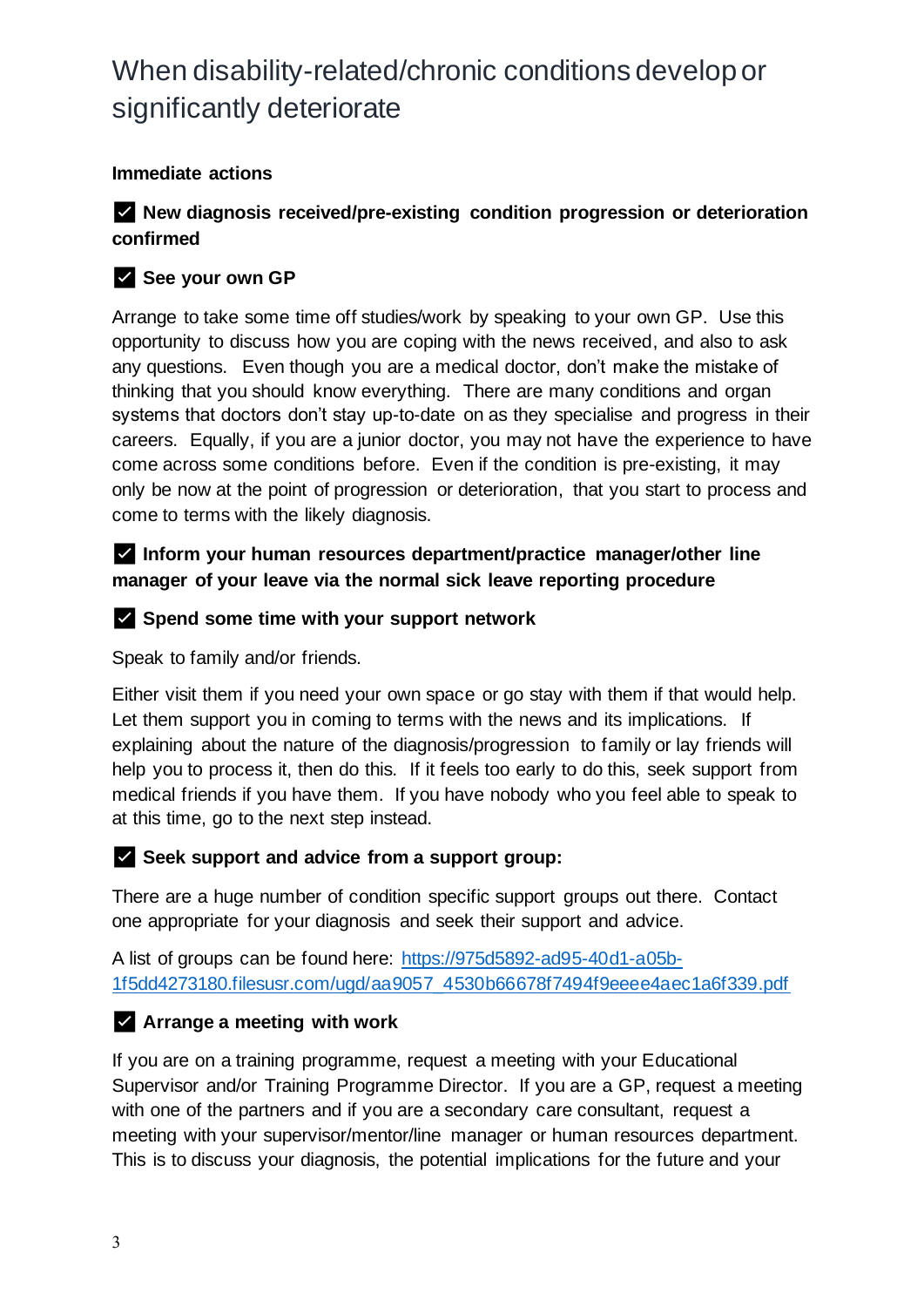current needs regarding leave, adjustments, etc. It is likely that a referral to an occupational health department will need to be made at this time.

#### ✅ **Occupational health appointment**

#### **Please refer to our factsheet 6 – The importance of Occupational Health.**

There is also a useful resource on preparing for an occupational health (OH) assessment that can be found here: [https://975d5892-ad95-40d1-a05b-](https://975d5892-ad95-40d1-a05b-1f5dd4273180.filesusr.com/ugd/aa9057_f8bef8cb0c194933ab2261b506e8384c.pdf)[1f5dd4273180.filesusr.com/ugd/aa9057\\_f8bef8cb0c194933ab2261b506e8384c.pdf](https://975d5892-ad95-40d1-a05b-1f5dd4273180.filesusr.com/ugd/aa9057_f8bef8cb0c194933ab2261b506e8384c.pdf)

Essentially, an occupational health review should be viewed as a useful, constructive and beneficial tool rather than a necessary hoop through which to jump. With adequate and appropriate preparation, an occupational health review can produce a report that can be used to help communicate and obtain what it is that you now need from your workplace in order to remain as well as possible whilst also reaching your maximum professional potential in an enjoyable and satisfying job.

#### ✅ **Next steps**

Many doctors who find themselves in this position, find that with appropriate support and workplace adjustments, they are able to continue in their current role. In order to implement adjustments suggested in your occupational health report, you need to arrange a discussion with your supervisor/line manager/HR department. You may also find it helpful to consider contacting other organisations for support such as "Access to Work".

Details of useful organisations can be found on our **Factsheet 5: Introduction to Employment Issues**.

It may be that the diagnosis/condition means that your career progression needs to be reviewed. Your speciality choice may need to be re-considered; your training route may need to be re-envisioned or revised. Of course, there are some diagnoses and conditions which may mean continuing in the medical profession may no longer be possible or advisable. The next steps will be different, depending upon your individual situation and circumstances.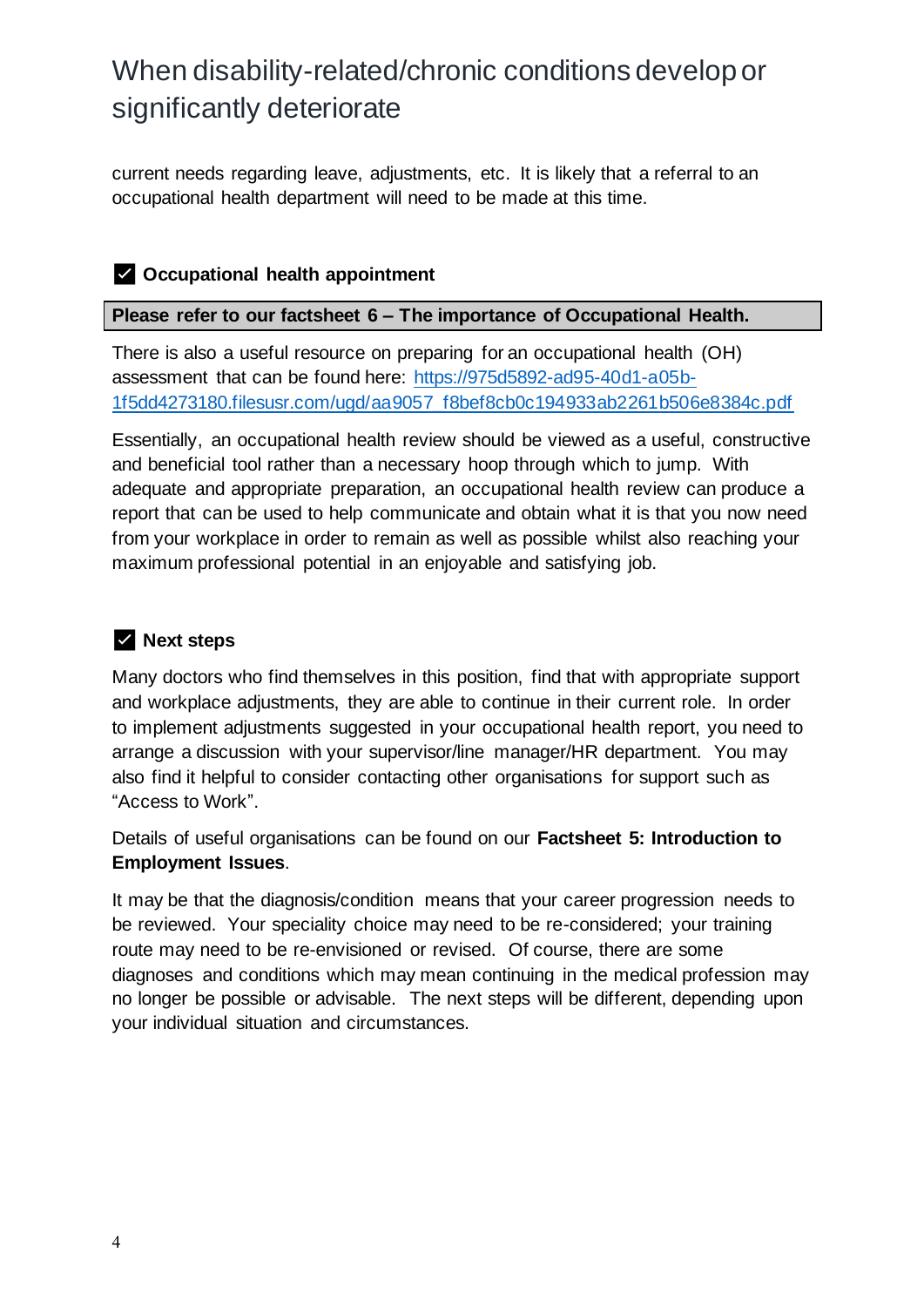✅ **If you are a doctor in training and need to discuss your training route or speciality choice, then you should arrange to speak with your Training Programme Director/Deanery specialty school lead/Foundation School lead regarding your future training posts or speciality choices. The Local Training and Education Board may also be a useful source of advice.** 

✅ **If you are a GP or secondary care consultant, you should arrange to speak with an advisor from your Royal College if you need advice on changing your job role within your existing specialty. If you need to consider changing your specialty, then the Local Training and Education Board may be able to offer some advice. It is also worth considering contacting the head of your Deanery specialty school or the Royal College of the specialty that you are considering changing to. NHS England may also be able to offer support and advice.** 

✅ **If you are neither in training nor post CCT, and work as an SAS grade for example, then adjustments are implemented in a similar way by discussing the contents of your occupational health report with your own Trust/Human Resources. However, if you are unable to continue in your role even with adjustments, then the best organisations to approach for help, advice and support are Health Education England (HEE) and NHS England (NHSE). HEE have made a commitment to support SAS doctors in their publication**  *Maximising the Potential: Essential Measures to Support SAS Doctors Report*  **[https://www.hee.nhs.uk/sites/default/files/documents/SAS\\_Report\\_Web.pdf](https://www.hee.nhs.uk/sites/default/files/documents/SAS_Report_Web.pdf)**

✅ **If you find yourself in the difficult position of being unable to continue working as a doctor in any role, despite reasonable adjustments, then there are a number of discussions you should ensure have taken place. Ensure that you have spoken with your employer to be confident that there are no additional adjustments that may be possible, or alternative roles or amended jobs plans that could be implemented to allow you to remain in work as a doctor. Then ensure you have discussed similar aspects with your supervisors, mentors and your Royal College. Also ensure that you have sought advice from organisations such as "Access to Work" to explore if any additional resources or equipment would allow you to remain at work. Ensure that NHS England have also been consulted for advice on alternative roles or careers. If, after all of these conversations, it is apparent that you are not able to remain in work as a doctor, then you will need to get in touch with NHS Pensions to discuss an assessment for ill-health retirement.**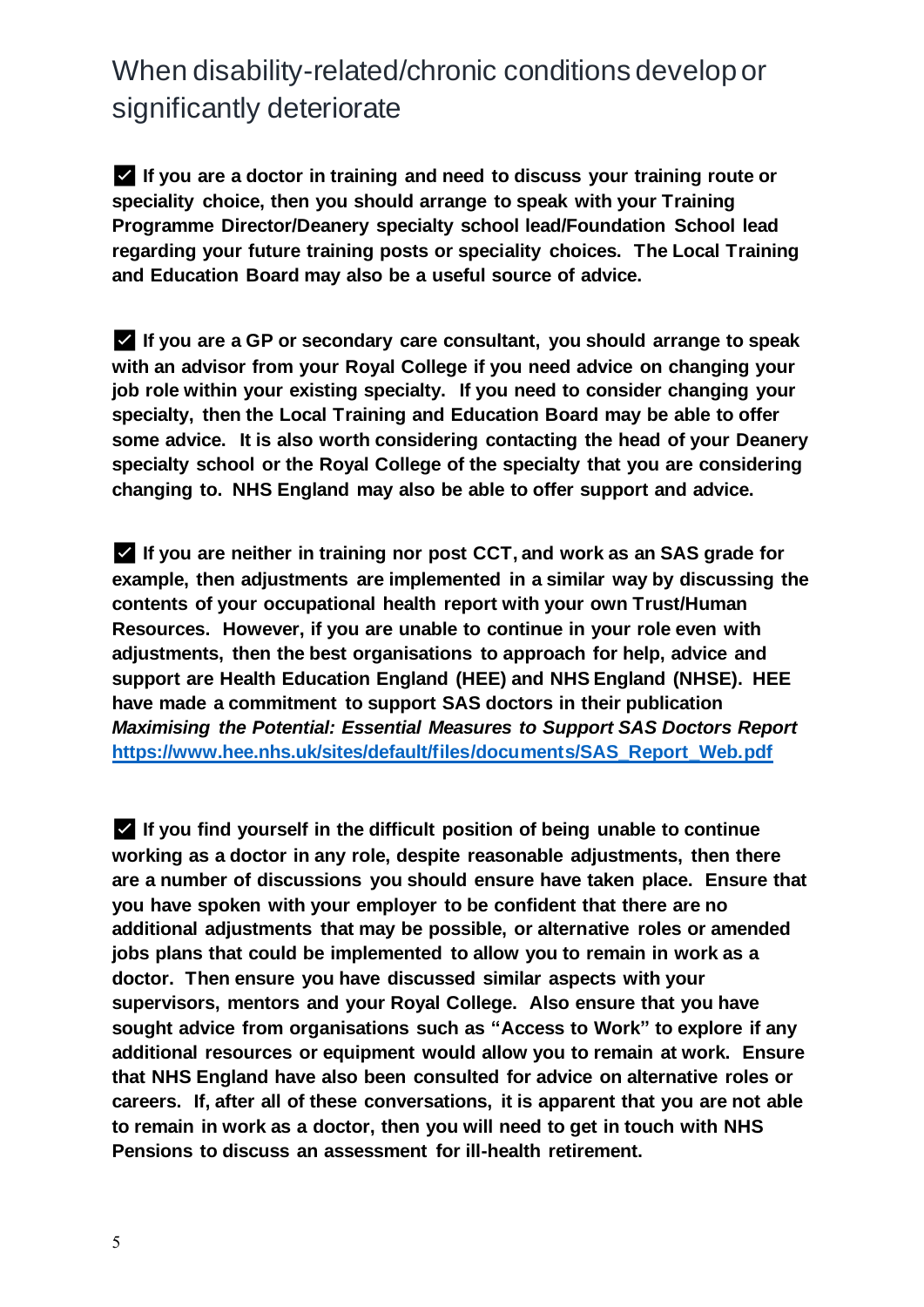#### **Please see below for more details regarding this.**

#### **Longer-term actions**

In time, you will need to decide when the right time is for you to contact the GMC regarding your license to practice. It is well worth informing your Responsible Officer (RO) of events as soon as you are able to. If you remain in clinical practice, it is possible for your appraisal to be delayed to account for time taken off sick at the time of your deterioration or diagnosis.

Once you have missed an appraisal, your RO will contact NHS England, who in turn will contact the GMC to inform them that you have not met the appraisal requirements. At this point, the GMC will contact you regarding the removal of your license. You are able to volunteer for this process ahead of this point if you so wish, but doing so can be a big psychological step and may not always be advisable.

You are able to remain on the GMC register without a license-to-practise, if you wish, and retain the title of 'Dr' but you will need to co-operate with the GMC established processes for this.

#### *A grieving process*

It is easy to forget the fact that receiving a new diagnosis, developing a new impairment, the subsequent loss of function and possibly losing a degree of independence is a difficult process to go through. There are many losses involved in this process and your psychological response to these losses will be very similar to experiencing grief.

If in addition to these losses, you then incur further secondary losses of your chosen specialty or even your medical career, the severity of your grief reaction will be markedly exaggerated.

You may go through many of the recognised stages of "grief", including denial, anger, bargaining, depression and, finally, acceptance. It is important to recognise that this is happening, and to give yourself time and permission to experience these stages.

#### <https://www.mccombwagner.com/download/24712/TheFiveStagesofG.pdf>

In time, you may find it helpful to explore therapy to help you in coming to terms with and accepting these losses and your new life which emerges from them.

"Acceptance Commitment Therapy" is a very good type of therapy for this particular situation. It is a form of "Cognitive Behavioural Therapy" that focusses on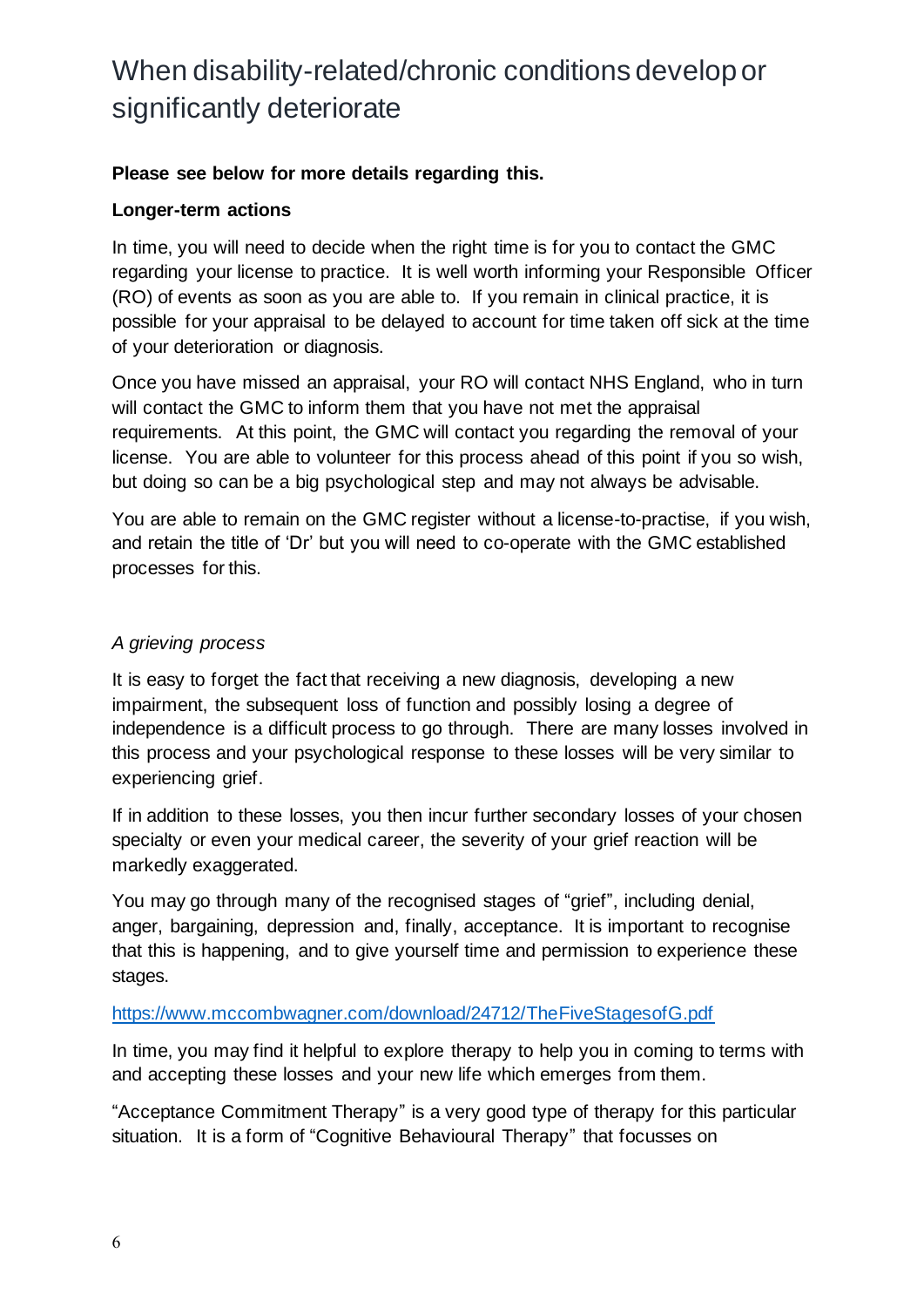psychological flexibility and has been shown to be effective in helping people come to terms with life changing events such as receiving a cancer diagnosis<sup>1</sup>.

#### **Ill-health retirement**

Clearly if one is unable to continue to work as a doctor and has either lost their license to practice or is likely to lose this in the near future, income becomes a concern.

The NHS Pension ill-health retirement rules are extremely complex and difficult to navigate. Indeed, there are often different interpretations of them made by different organisations making this a potential minefield to navigate. Bearing in mind that this is often being done at an emotionally difficult time, it is best to seek as much professional help, advice and support in this process as possible.

A summary of the retirement rules is easily available2. It is best to pre-empt the need for an assessment regarding the award of ill-health retirement pension if at all possible. Ideally, the assessment is undertaken whilst the doctor is still in employment. Of course, this is not always possible.

The BMA are very knowledgeable and experienced when it comes to navigating this process and if you are a member, it is well worth considering asking them for their help and support in this. Otherwise, a private NHS pensions advisor can be found.

#### **Where to go for help and advice**

There are a number of places where you can go to for help and advice when you have received a new diagnosis or experienced a significant deterioration or progression in a pre-existing condition.

The support groups summarised below are a good place to start.

<sup>1</sup> <https://pubmed.ncbi.nlm.nih.gov/25100576/>

<sup>2</sup> [https://www.nhsbsa.nhs.uk/sites/default/files/2018-04/Key%20Notes-Ill%20health-20180409-](https://www.nhsbsa.nhs.uk/sites/default/files/2018-04/Key%20Notes-Ill%20health-20180409-%28V3%29.pdf) [%28V3%29.pdf](https://www.nhsbsa.nhs.uk/sites/default/files/2018-04/Key%20Notes-Ill%20health-20180409-%28V3%29.pdf)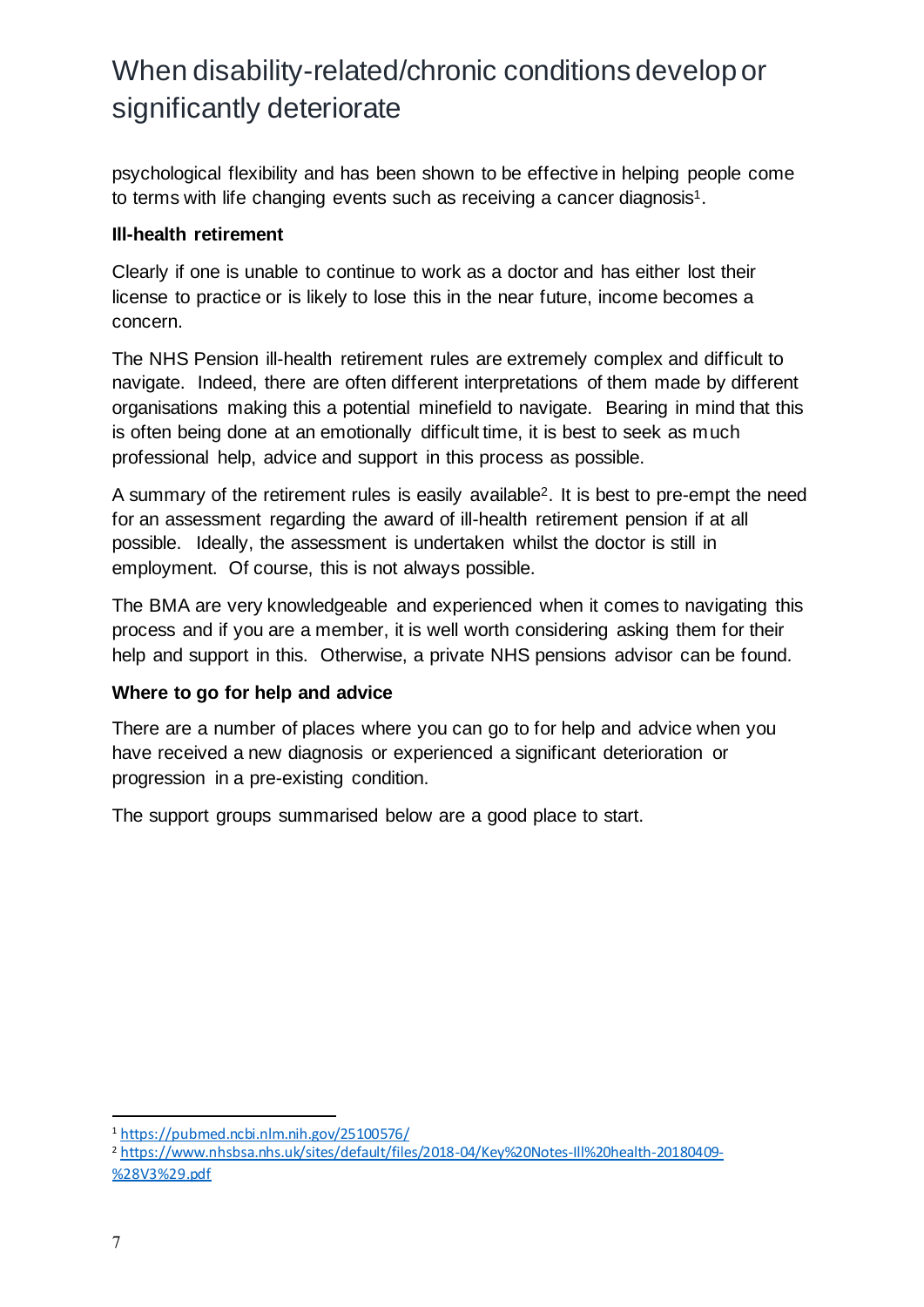If you are needing help and advice regarding your employment in light of a new diagnosis or progression, then the below organisations may be able to help. Also, please see our Factsheet 5: Introduction to Employment Issues, for further advice.

#### **Help**

#### **START Ability Services<sup>3</sup>**

This organisation was established to provide efficient, expert solutions to businesses and individuals. Its consultants are experts in disability equality issues and psychological interventions.

#### **The Association of Disabled Professionals (ADP)<sup>4</sup>**

The ADP was set up for disabled people who wanted to enter or remain working in the professions or who considered work in management. It provides a forum for disabled people to share both their problems and their experiences of successful personal development and valued work

#### **Disabled Entrepreneurs Network (DEN)<sup>5</sup>**

DEN provides networking opportunities for disabled entrepreneurs in the UK, including providing opportunities to support disabled individuals achieve selfemployment, a gateway to making a living and independent living.

#### **Access to Work<sup>6</sup>**

The "Access to work" government scheme offers people who are disabled or have a physical or mental health condition practical support based on needs, which may include a grant to help cover the costs of practical support in the workplace.

An Access to Work financial grant can pay for special equipment, adaptations or support worker services to help you do things like answer the phone or go to meetings, or help getting to and from work.

<sup>3</sup> [http://www.startability.org.uk](http://www.startability.org.uk/)

<sup>4</sup> <https://www.adp.org.uk/about.php>

<sup>5</sup> [https://www.disabledentrepreneurs.co.uk](https://www.disabledentrepreneurs.co.uk/)

<sup>6</sup> <https://www.gov.uk/access-to-work>